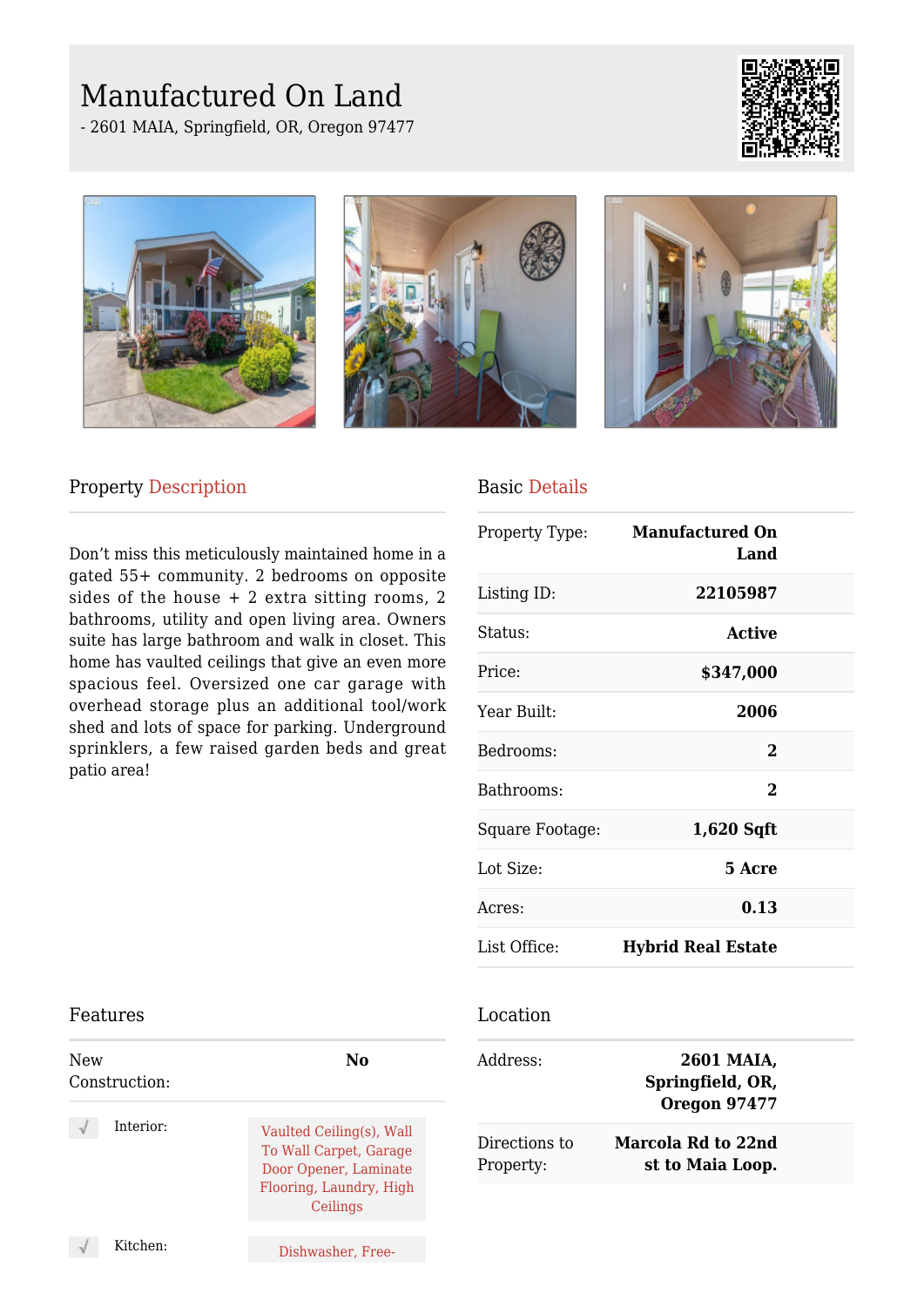|                           | standing Range, Disposal,<br>Microwave, Plumbed For<br>Ice Maker, Island |
|---------------------------|--------------------------------------------------------------------------|
| Basement:                 | Crawl Space, None                                                        |
| Windows:                  | <b>Vinyl Frames, Double</b><br><b>Pane Windows</b>                       |
| Heat Type:                | Electricity                                                              |
| Sewer:                    | <b>Public Sewer</b>                                                      |
| Water Heater:             | Electricity                                                              |
| Home Style:               | 1 Story, Double Wide<br>Manufactured                                     |
| Parking:                  | <b>Driveway</b>                                                          |
| Garage Type:              | Attached                                                                 |
| Garage Spaces:            | 1                                                                        |
| <b>Exterior Features:</b> | Deck, Yard, Patio,<br>Sprinkler, Tool Shed,<br><b>Raised Beds</b>        |
| Foundation:               | <b>Block</b>                                                             |
| Roof:                     | Composition                                                              |
| Siding Style:             | T-111 Siding                                                             |
| Approx Lot Sqft:          | 0 Sqft                                                                   |
| Lot Desc:                 | Gated                                                                    |
| 55 Housing:               | <b>Yes</b>                                                               |
| Green Home:               | N <sub>0</sub>                                                           |
| Road Surface:             | <b>Paved</b>                                                             |
| Security<br>Features:     | <b>Security Gate</b>                                                     |

## Agent Info



Tradition Real Estate Partners traditionrep.com (503) 877-4653  $\blacksquare$ info@traditionrep.com